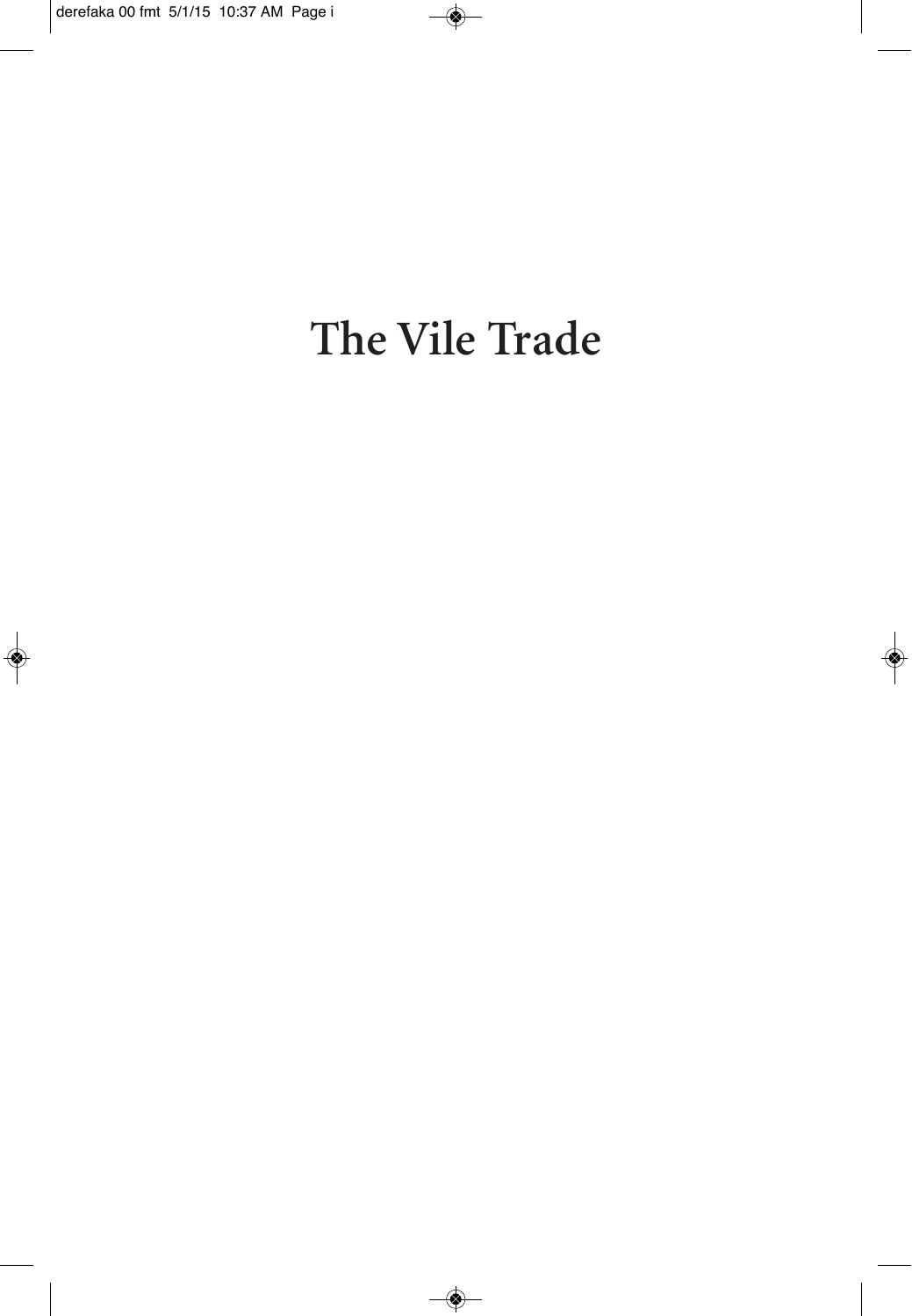Carolina Academic Press African World Series Toyin Falola, Series Editor

*Africa, Empire and Globalization: Essays in Honor of A. G. Hopkins* Edited by Toyin Falola and Emily Brownell

*African Entrepreneurship in Jos, Central Nigeria, 1902–1985* S. U. Fwatshak

*An African Music and Dance Curriculum Model: Performing Arts in Education* Modesto Amegago

*Authority Stealing: Anti-Corruption War and Democratic Politics in Post-Military Nigeria* Wale Adebanwi

> *The Bukusu of Kenya: Folktales, Culture and Social Identities* Namulundah Florence

*Contemporary African Literature: New Approaches* Tanure Ojaide

> *Contesting Islam in Africa* Abdulai Iddrisu

*Converging Identities: Blackness in the Modern African Diaspora* Edited by Julius O. Adekunle and Hettie V. Williams

> *Democracy in Africa* Edited by Saliba Sarsar and Julius O. Adekunle

> > *Diaspora and Imagined Nationality* Koleade Odutola

*Ès.ù: Yoruba God, Power, and the Imaginative Frontiers* Edited by Toyin Falola

*Ethnicities, Nationalities, and Cross-Cultural Representations in Africa and the Diaspora* Edited by Gloria Chuku

*Food Crop Production, Hunger, and Rural Poverty in Nigeria's Benue Area, 1920–1995* Mike Odugbo Odey

*Ghana During the First World War: The Colonial Administration of Sir Hugh Clifford* Elizabeth Wrangham

> *Globalization and the African Experience* Edited by Emmanuel M. Mbah and Steven J. Salm

*Globalization: The Politics of Global Economic Relations and International Business* N. Oluwafemi Mimiko

*A History of Class Formation in the Plateau Province of Nigeria, 1902–1960* Monday Yakiban Mangvwat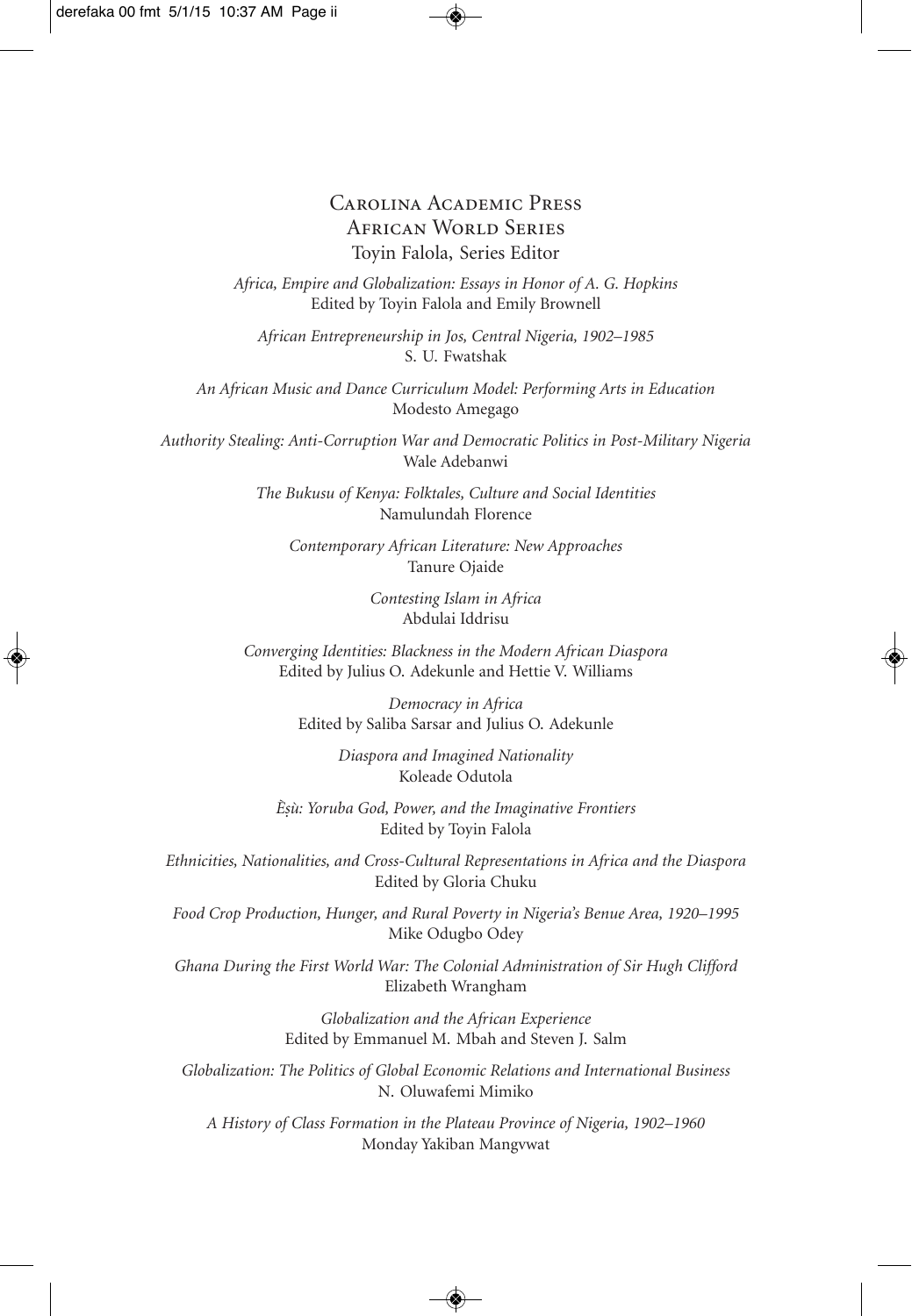*Horror in Paradise* Edited by Christopher LaMonica and J. Shola Omotola

> Ifá *in Yorùbá Thought System* Omotade Adegbindin

*Imperialism, Economic Development and Social Change in West Africa* Raymond Dumett

*In Search of African Diasporas: Testimonies and Encounters* Paul Tiyambe Zeleza

*Intercourse and Crosscurrents in the Atlantic World: Calabar-British Experience* David Lishilinimle Imbua

*Julius Nyerere, Africa's Titan on a Global Stage: Perspectives from Arusha to Obama* Edited by Ali A. Mazrui and Lindah L. Mhando

> *Life Not Worth Living* Chima J. Korieh

*Local Government in South Africa Since 1994* Alexius Amtaika

> *Narratives of Struggle* John Ayotunde Bewaji

*Perspectives on Feminism in Africa* Edited by 'Lai Olurode

*Pioneer, Patriot, and Nigerian Nationalist: A Biography of the Reverend M. D. Opara* Felix Ekechi

> *Satires of Power in Yoruba Visual Culture* Yomi Ola

*The Tiv and Their Southern Neighbours, 1890–1990* Emmanuel Chiahemba Ayangaôr

*The United States' Foreign Policy in Africa in the 21st Century* Edited by Adebayo Oyebade

*The Vile Trade: Slavery and the Slave Trade in Africa* Edited by Abi Alabo Derefaka, Wole Ogundele, Akin Alao, and Augustus Babajide

*The Women's War of 1929: A History of Anti-Colonial Resistance in Eastern Nigeria* Edited by Toyin Falola and Adam Paddock

> *The Yoruba Frontier* Aribidesi Usman

*Women, Gender, and Sexualities in Africa* Edited by Toyin Falola and Nana Akua Amponsah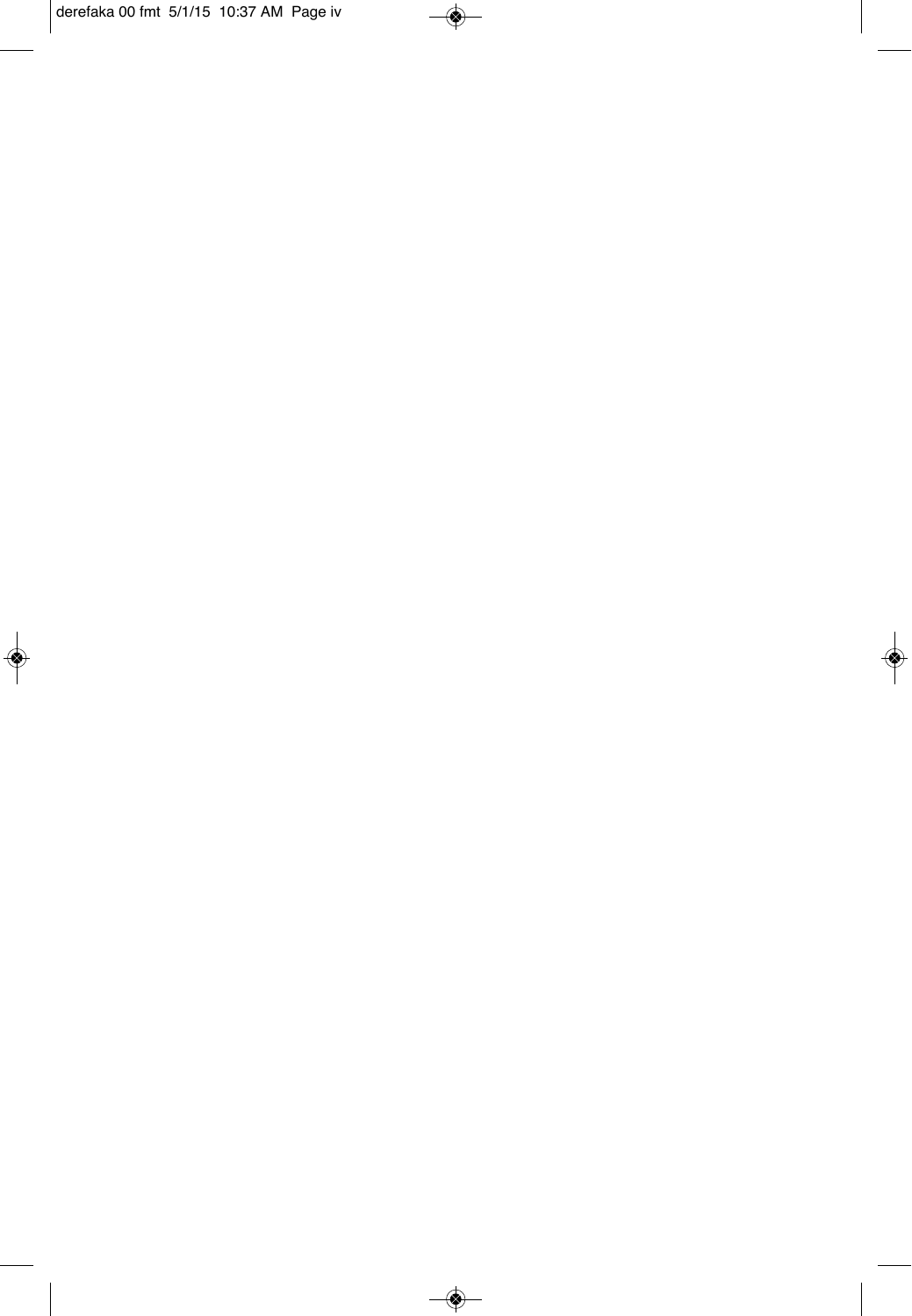# The Vile Trade

### Slavery and the Slave Trade in Africa

Edited by Abi Alabo Derefaka Wole Ogundele Akin Alao Augustus Babajide Ajibola



**CAROLINA ACADEMIC PRESS** Durham, North Carolina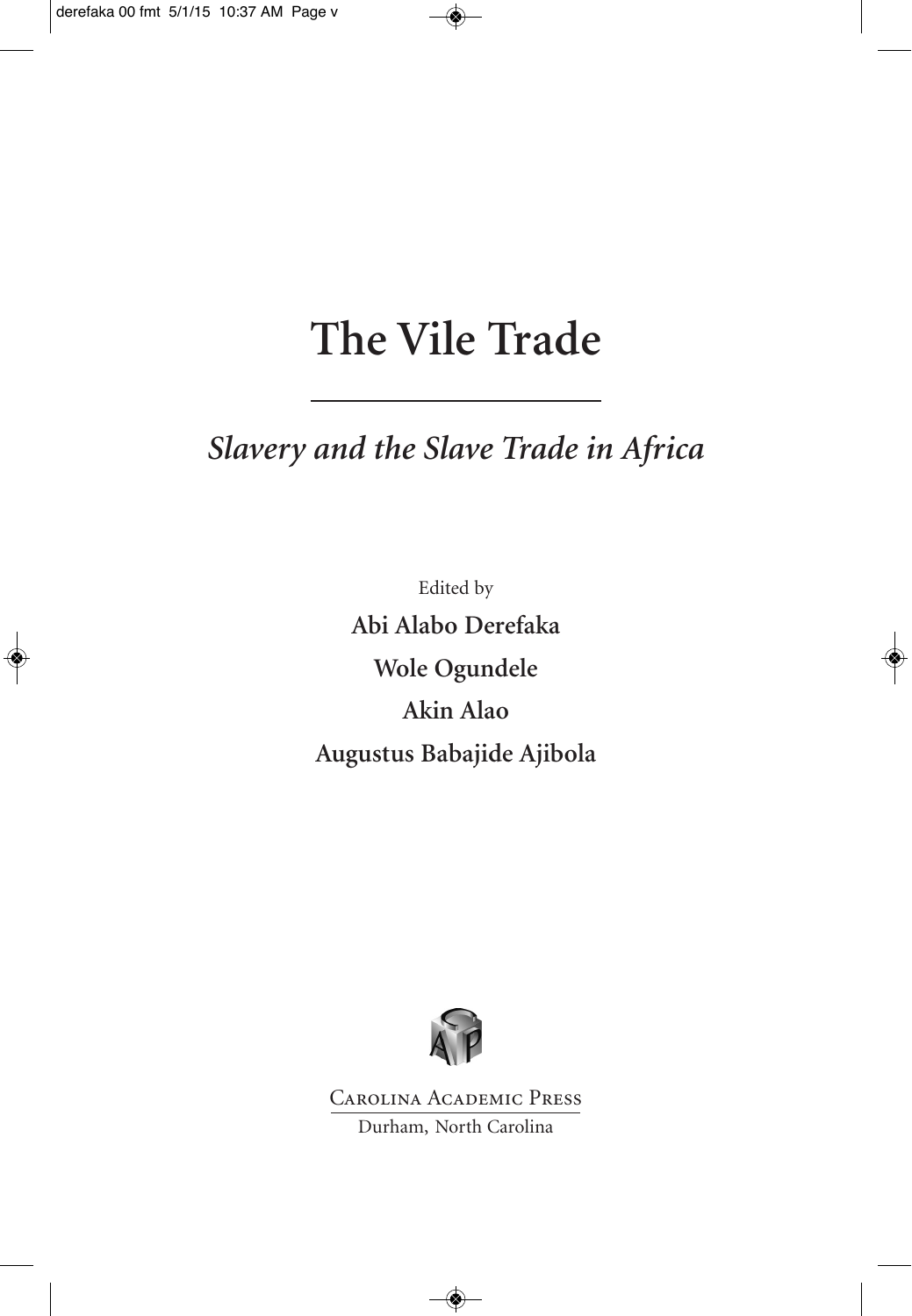### Copyright © 2015 Carolina Academic Press All Rights Reserved

Library of Congress Cataloging-in-Publication Data

International Colloquium on Slavery, Slave Trade and Their Consequences (2010 : Iloko, Nigeria) The vile trade : slavery and the slave trade in Africa / Abi Alabo Derefaka ... [et al.]. p. cm. -- (African world series) Contributions presented at the International Colloquium on Slavery, Slave Trade and Their Consequences, held Aug. 23-26, 2010 at Iloko, Osun State, Nigeria. Includes bibliographical references and index. ISBN 978-1-61163-198-2 (alk. paper) 1. Slave trade--Africa--History--Congresses. 2. Slavery--Africa--History--Congresses. I. Derefaka, Abi A. II. Title. III. Series: Carolina Academic Press African world series.

HT1322.I58 2013 306.3'62096--dc23

2013010930

Carolina Academic Press 700 Kent Street Durham, North Carolina 27701 Telephone (919) 489-7486 Fax (919) 493-5668 www.cap-press.com

Printed in the United States of America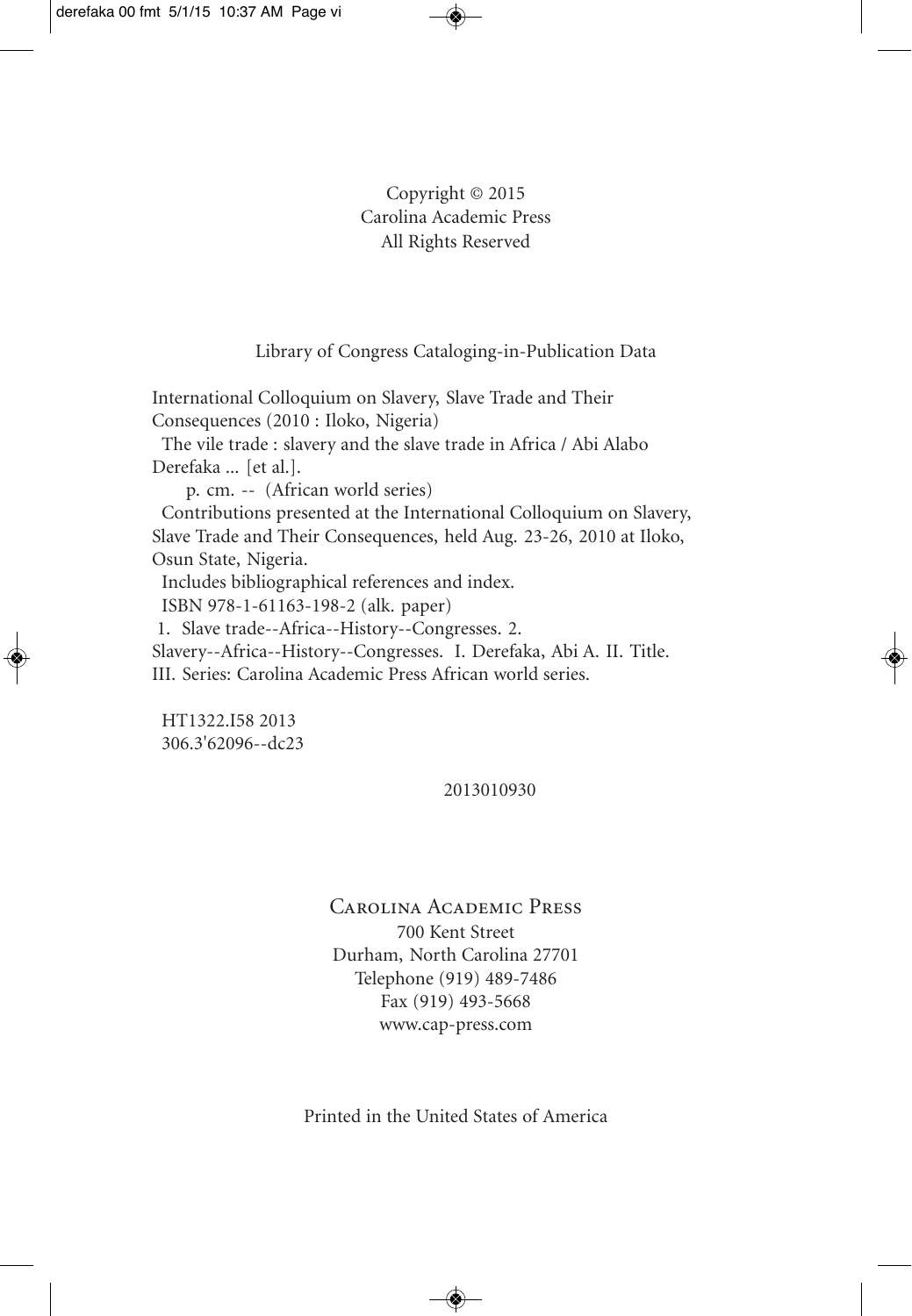To Prince Olagunsoye Oyinlola for his single-minded commitment and<br>dedication to scholarship and our cultural heritage.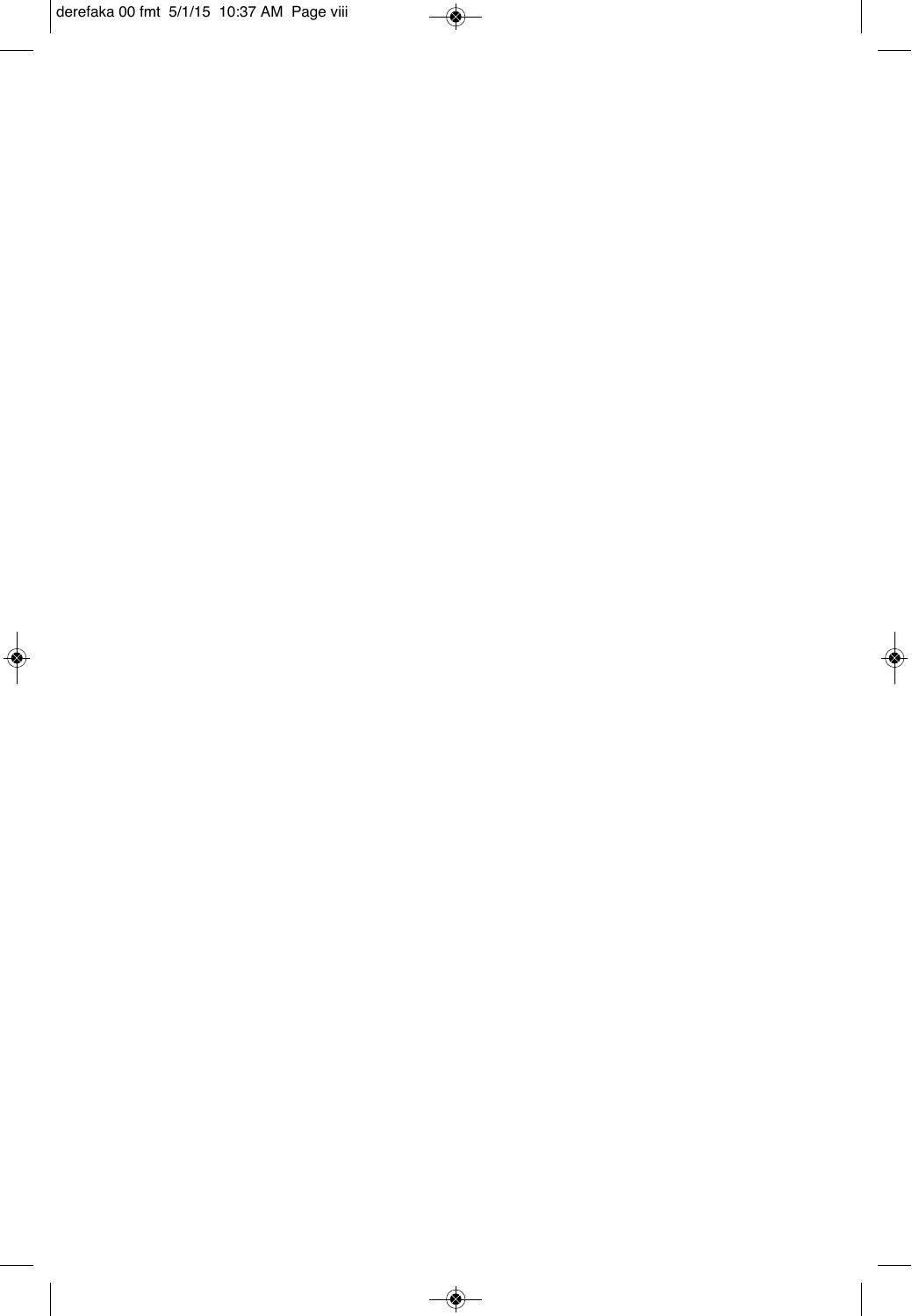## **Contents**

| Series Editor's Preface                                                                                                                                                                                      | XV     |
|--------------------------------------------------------------------------------------------------------------------------------------------------------------------------------------------------------------|--------|
| Acknowledgments                                                                                                                                                                                              | xvii   |
| Introduction                                                                                                                                                                                                 | xix    |
| Chapter $1 \cdot$ Revisiting the Memory of Slavery and the Challenges of<br>Reparations<br>Doudou Diene<br>Keynote Address at the International Colloquium on Slavery,<br>Slave Trade and Their Consequences | 3<br>3 |
| Note                                                                                                                                                                                                         | 11     |
| Chapter $2 \cdot$ Slavery in Africa<br>Paul E. Lovejoy                                                                                                                                                       | 13     |
| Introduction                                                                                                                                                                                                 | 13     |
| Definitions of Slavery in Africa                                                                                                                                                                             | 14     |
| Methods of Enslavement in Africa                                                                                                                                                                             | 17     |
| Slavery and Labour                                                                                                                                                                                           | 19     |
| Slavery as but One Form of Labour                                                                                                                                                                            | 21     |
| Islamic Slavery                                                                                                                                                                                              | 23     |
| The Trade in Slaves                                                                                                                                                                                          | 24     |
| Slavery and Colonialism                                                                                                                                                                                      | 28     |
| Contemporary African Slavery                                                                                                                                                                                 | 30     |
| Conclusion                                                                                                                                                                                                   | 30     |
| <b>Notes</b>                                                                                                                                                                                                 | 32     |
| Chapter $3 \cdot$ Contribution and Impact of Historiographical<br>Approaches to the Trans-Saharan Slave Trade<br>Aminata Salamata Kiello                                                                     | 33     |
| Chapter $4 \cdot$ Western Racism: Enslaving the Mind, Liberating the Mind<br>Quince Duncan                                                                                                                   | 53     |
| Introduction                                                                                                                                                                                                 | 53     |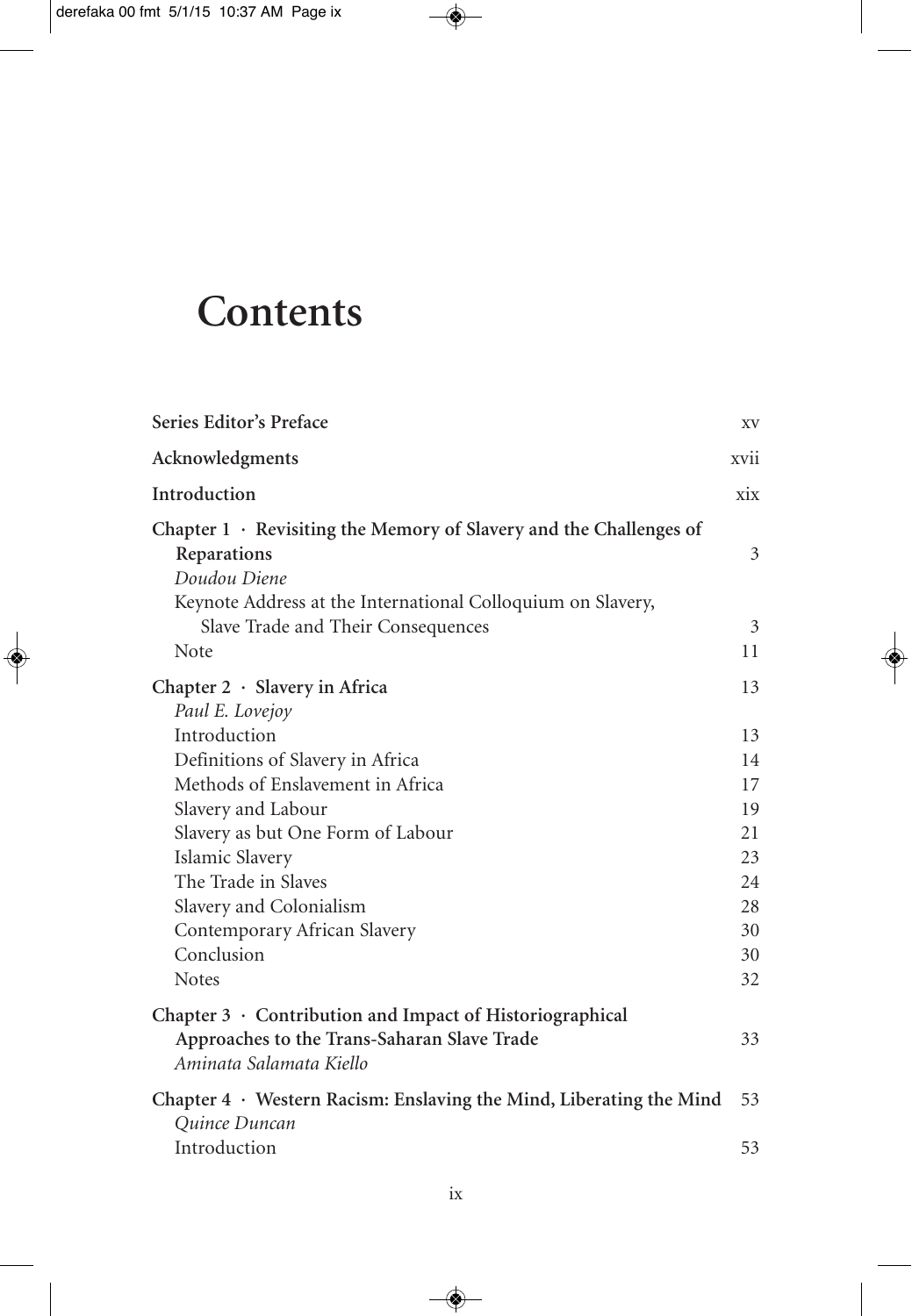| Race and Factual Doctrinarian Racism                                                                                                                                                    | 54  |
|-----------------------------------------------------------------------------------------------------------------------------------------------------------------------------------------|-----|
| Racism Is Not Natural                                                                                                                                                                   | 55  |
| Racism Is a Colonial Ideology                                                                                                                                                           | 56  |
| Postulate One: Divine Predestination                                                                                                                                                    | 56  |
| Postulate Two: Racial Differences Are Biological and                                                                                                                                    |     |
| Unchangeable                                                                                                                                                                            | 57  |
| Postulate Three: Racial Differences Are the Result of Involution<br>Postulate Four: Racial Differences Determine the Intellectual,<br>Emotional, and Moral Quality of the Diverse Human | 58  |
| Groups and Are the Product of Natural Evolution                                                                                                                                         | 59  |
| Racism in the Americas                                                                                                                                                                  | 59  |
| Liberation of the Slave                                                                                                                                                                 | 66  |
| Social Darwinism in Latin America                                                                                                                                                       | 68  |
| Afro-Descendants Resistance                                                                                                                                                             | 71  |
| Beyond Racism: Liberating the Mind from Slavery                                                                                                                                         | 72  |
| References                                                                                                                                                                              | 73  |
| Chapter 5 · Slavery and Servile Institutions in Nembe, Niger Delta<br>Atei Mark Okorobia                                                                                                | 77  |
| Abstract                                                                                                                                                                                | 77  |
| Introduction                                                                                                                                                                            | 77  |
| The Land and People of Nembe                                                                                                                                                            | 78  |
| Conceptual and Theoretical Issues                                                                                                                                                       | 80  |
| Slavery and Servile Institutions in Nembe Society                                                                                                                                       | 83  |
| The Roots of Slavery and Other Servile Institutions in Nembe                                                                                                                            | 83  |
| The Servile Experience in Nembe                                                                                                                                                         | 90  |
| Gender, Marriage, the House Rule System and Servile Institutions                                                                                                                        |     |
| in Nembe                                                                                                                                                                                | 93  |
| Footprints of Slavery and Other Servile Institutions in Nembe                                                                                                                           | 96  |
| Impact of Colonialism on Slavery and Servile Institutions in Nembe                                                                                                                      | 99  |
| Summary and Conclusion                                                                                                                                                                  | 101 |
| References                                                                                                                                                                              | 102 |
| Oral Informants                                                                                                                                                                         | 102 |
| Published Works                                                                                                                                                                         | 102 |
| <b>Notes</b>                                                                                                                                                                            | 103 |
| Chapter $6 \cdot$ Gender Distinction and Differentiation in the Atlantic<br>World: Women, Work and Resistance to Slavery in the French                                                  |     |
| Caribbean, 1635-1848                                                                                                                                                                    | 105 |
| <b>Bernard Moitt</b>                                                                                                                                                                    |     |
| Women and Labor                                                                                                                                                                         | 107 |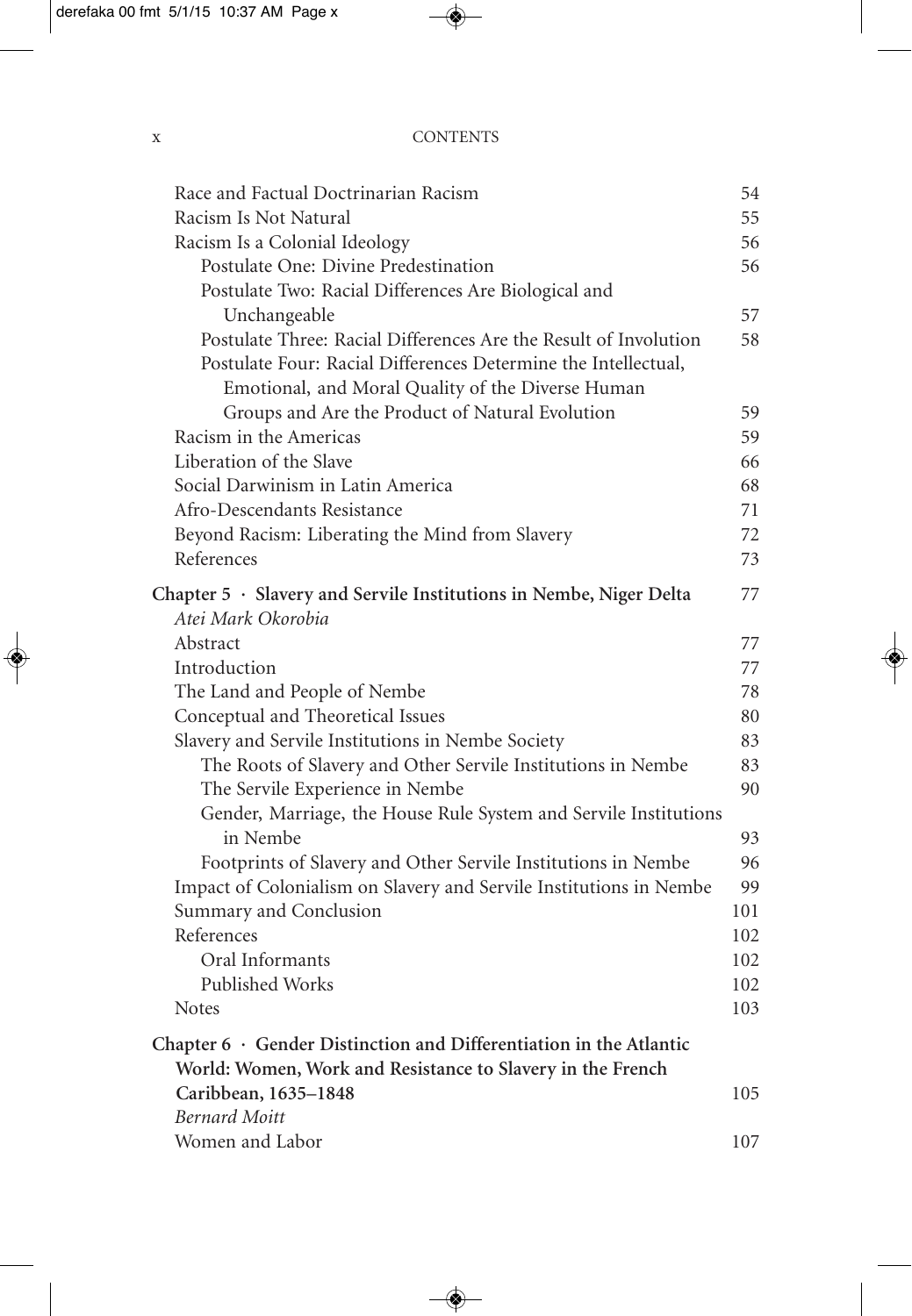| Domestic Labor                                                  | 113 |
|-----------------------------------------------------------------|-----|
| Women and Resistance-Marronnage                                 | 114 |
| Acts of Poison                                                  | 116 |
| Armed Resistance                                                | 117 |
| Litigation                                                      | 120 |
| Purchasing Freedom                                              | 121 |
| Conclusion                                                      | 121 |
| References                                                      | 122 |
| <b>Notes</b>                                                    | 124 |
| Chapter $7 \cdot$ Bonds, Bondage, and the Structural Adjustment |     |
| Programs of the 1980s and 1990s with Reference to Africa        | 125 |
| Gloria Emeagwali                                                |     |
| Wall Street and the Structural Adjustment Programs (SAPs)       | 126 |
| Underlying Goals and Theoretical Foundations of the Structural  |     |
| Adjustment Programs (SAPs)                                      | 128 |
| Globalization and the SAPs                                      | 131 |
| Africa's Encounter with the IMF/World Bank SAPs Revisited       | 132 |
| Conclusion                                                      | 136 |
| References                                                      | 137 |
| Chapter 8 · Globalization and New Forms of Slavery              | 139 |
| Olayemi Akinwumi                                                |     |
| Abstract                                                        | 139 |
| Introduction                                                    | 139 |
| Globalization and Slavery: Some Conceptual Considerations       | 140 |
| Globalization: Interrogation into Some Schools of Thought       | 142 |
| The Christian Theological School                                | 142 |
| The Classical/Neoclassical Bourgeois School                     | 143 |
| The Conflict-Historical School                                  | 144 |
| Slavery                                                         | 145 |
| Slavery in World History: Old and New Forms in Perspective      | 146 |
| Old Form of Slavery                                             | 146 |
| New Form of Slavery                                             | 148 |
| Africa and the New Form of Slavery in the Age of Globalization  | 149 |
| Causes of Modern Slavery and Implications for Africa's          |     |
| Development                                                     | 153 |
| <b>Concluding Remarks</b>                                       | 154 |
| References                                                      | 155 |
|                                                                 |     |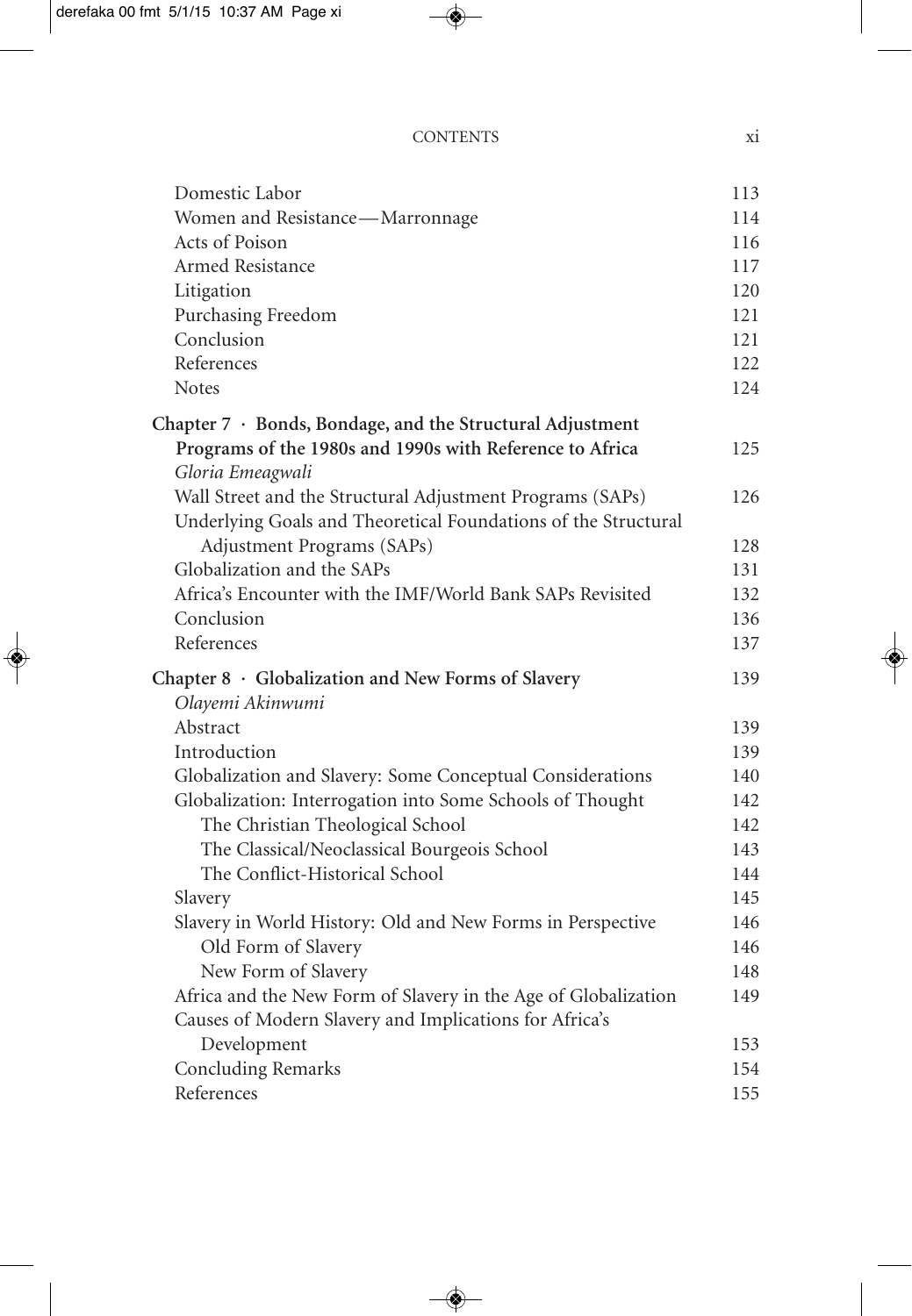### xii CONTENTS

| Chapter 9 · Remembering the Transatlantic Slave Trade:          |     |
|-----------------------------------------------------------------|-----|
| The Testimony of North American Folklore                        | 159 |
| Michael A. Gomez                                                |     |
| References                                                      | 166 |
| Chapter $10 \cdot Ax$ é: The Ethos of Transformation            | 167 |
| Lia Paula Rodrigues                                             |     |
| Abstract                                                        | 167 |
| Introduction                                                    | 167 |
| "To Feel the Space"                                             | 169 |
| Axé                                                             | 170 |
| Embodied Being in the World                                     | 172 |
| Enacting Space, Creating Place, and Transforming Selves         | 173 |
| Closing Remarks                                                 | 177 |
| References                                                      | 178 |
| <b>Notes</b>                                                    | 179 |
| Chapter 11 · The Slavery System and the Runaway Slaves in Cuba  |     |
| Before the XIX Century Independence War                         | 181 |
| Carmen Julia Acuna-Yusuf                                        |     |
| Introduction                                                    | 181 |
| The Slavery System in Cuba                                      | 182 |
| Living Conditions                                               | 184 |
| Physical Conditions                                             | 185 |
| Matanzas Province                                               | 186 |
| The Runaway Slaves on the Island                                | 187 |
| Conclusion                                                      | 190 |
| References                                                      | 191 |
| <b>Notes</b>                                                    | 191 |
| Chapter 12 · Deconstructing Euro-Brazilian Racial Terminologies |     |
| and Black Subordinateness                                       | 193 |
| Hildebrando Almeida Cerqueira                                   |     |
| Introduction                                                    | 193 |
| Taxonomies and Social Exclusions                                | 194 |
| Classical Foundations of Modern Slavery and Racial Etymologies  | 197 |
| The Conception of Slavery in the Iberian Peninsula              | 201 |
| The Conceptions of the African by the Portuguese                | 202 |
| Recycling of the Classical Bestiary and the Manufacture of the  |     |
| Animal Man                                                      | 203 |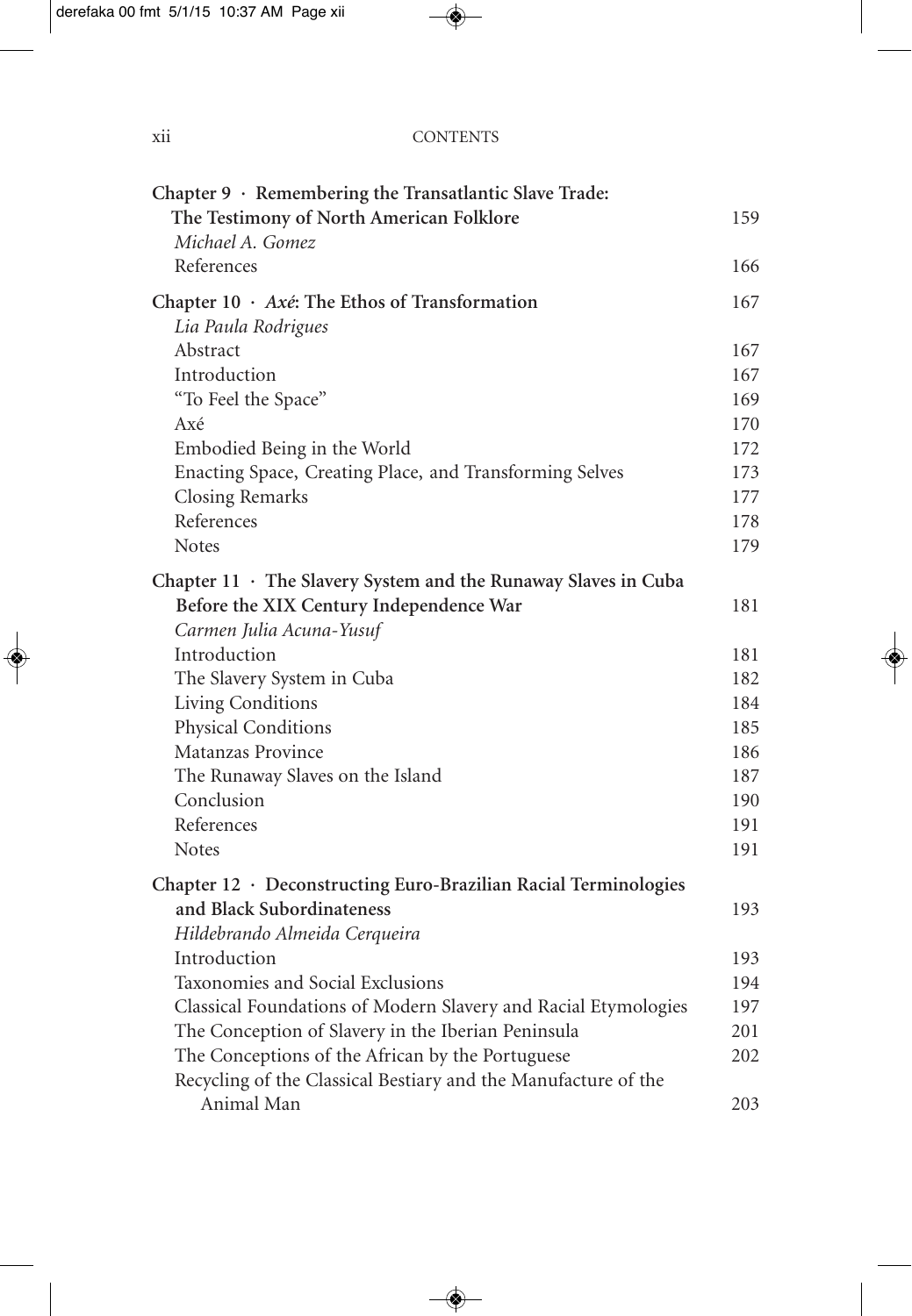| <b>CONTENTS</b> | .<br><b>X111</b> |
|-----------------|------------------|
|                 |                  |

| Conclusion<br>References                                                       | 206<br>207 |
|--------------------------------------------------------------------------------|------------|
| Chapter 13 · The Exodus of 1835: Agudá Life Stories and                        |            |
| Social Networks                                                                | 211        |
| Lisa Earl Castillo                                                             |            |
| The Malê Rebellion                                                             | 212        |
| The Rebellion's Consequences for the African Community:                        |            |
| A Case History                                                                 | 213        |
| Francisco Moreira de Pinho                                                     | 214        |
| Maria da Glória de São José                                                    | 216        |
| Antonio Pereira dos Santos and Anna de Christo                                 | 216        |
| The Decision to Leave Brazil                                                   | 217        |
| Conclusion                                                                     | 220        |
| <b>Notes</b>                                                                   | 220        |
| Chapter 14 · Lift Every Voice & Sing! The Roots of Gospel Music                | 225        |
| Tiki Mercury-Clarke                                                            |            |
| First World, First Peoples                                                     | 225        |
| <b>Fatal Encounters</b>                                                        | 233        |
| New Continent, New Roots                                                       | 244        |
| After Freedom                                                                  | 260        |
| Better World, Better Peoples                                                   | 265        |
| 1. Know Yourself                                                               | 265        |
| 2. Collect Lots of Heroes and Sheroes                                          | 265        |
| 3. Always Strive for Excellence in Whatever You Do                             | 265        |
| References                                                                     | 267        |
| Chapter 15 · Archaeological Work on the Southwest Coast of                     |            |
| Nigeria: A Search for Evidence on the Atlantic Slave Trade<br>Raphael A. Alabi | 271        |
| Abstract                                                                       | 271        |
| Introduction                                                                   | 271        |
| An Overview of the Slave Trade and Forms of Slavery                            | 272        |
| The Study Area                                                                 | 273        |
| Archaeological Work on the Badagry and Lekki Coasts                            | 276        |
| Discussion                                                                     | 276        |
| Slavery and Slave Trade: A Search for the Evidence                             | 276        |
| Conclusion                                                                     | 283        |
| References                                                                     | 284        |
| Note                                                                           | 286        |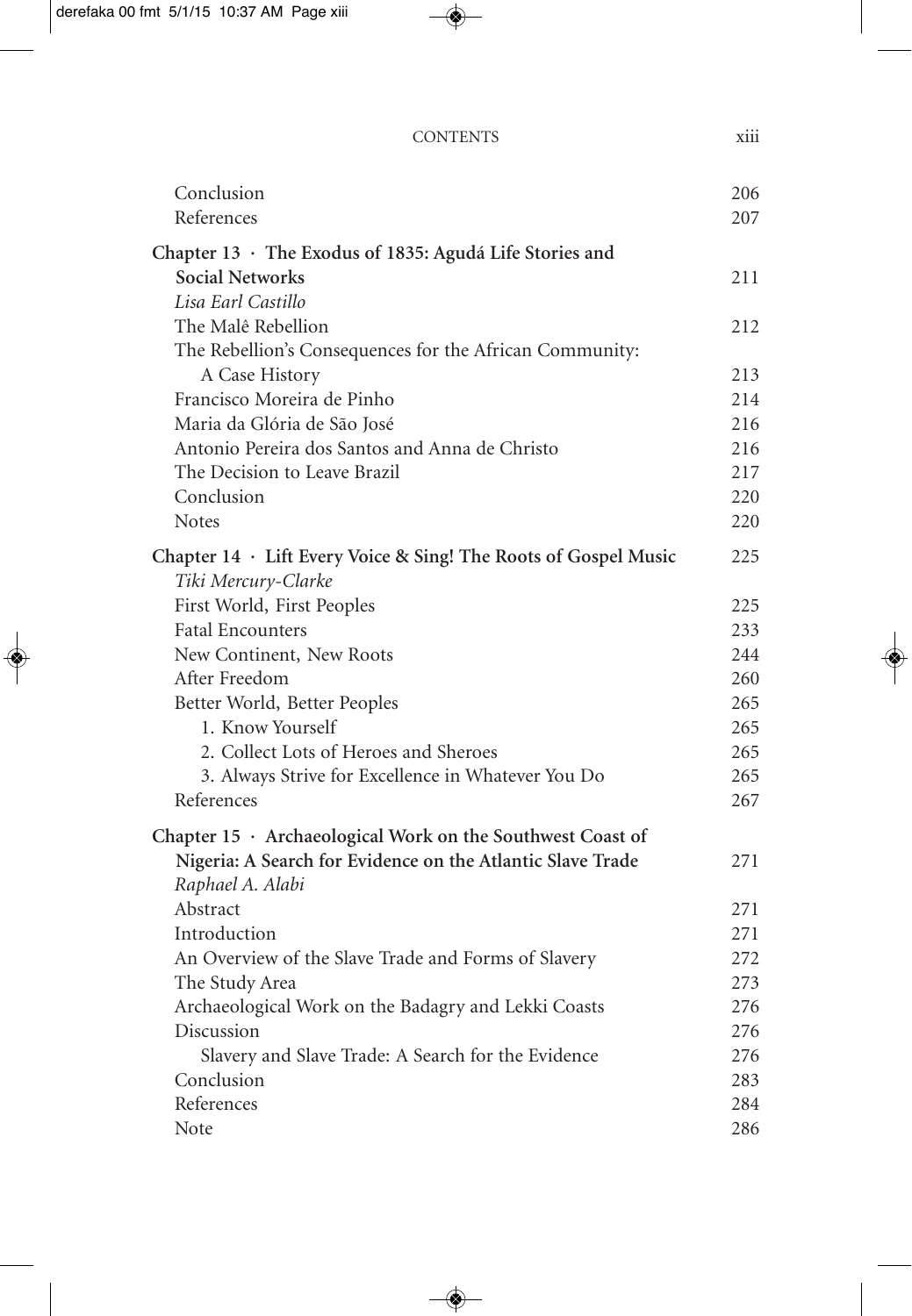### xiv CONTENTS

| Chapter $16 \cdot$ Legal Dimensions of Reparations for the Transatlantic |     |
|--------------------------------------------------------------------------|-----|
| <b>Slave Trade</b>                                                       | 287 |
| Akin Oyebode                                                             |     |
| Abstract                                                                 | 287 |
| Introduction                                                             | 288 |
| The Transatlantic Slave Trade as a Crime Against Humanity                | 289 |
| The Slave Trade and State Responsibility in International Law            | 290 |
| Legal Dimensions of the Quest for Reparations for the Slave Trade        | 291 |
| Conclusion                                                               | 294 |
| References                                                               | 294 |
| Chapter 17 · The African Slave Trade, Colonialism, and the               |     |
| Reparations Question: A Historico-Sociological Analysis of a             |     |
| Tragic African Experience                                                | 297 |
| Paul Chike Dike                                                          |     |
| Abstract                                                                 | 297 |
| The Challenge                                                            | 298 |
| A Brief on the Slave Trade                                               | 299 |
| End of the Slave Trade and the Rise of Colonialism                       | 300 |
| Reparations-Socio-Cultural Paradigm                                      | 302 |
| Reparations in the Context of Africa's Contemporary Leadership           |     |
| Dilemma                                                                  | 306 |
| Conclusions                                                              | 308 |
| Chapter $18 \cdot$ Redlining a Holocaust: Memorials to the Victims of    |     |
| Slavery and the Transatlantic Slave Trade                                | 311 |
| Dowoti Desir                                                             |     |
| Cultural Genocide                                                        | 316 |
| Conclusion                                                               | 318 |
| Chapter 19 · What "Slave Trade"?                                         |     |
| (Toward an Afrocentric Rectification of Terms)                           | 321 |
| Chinweizu                                                                |     |
| The Pan-African World's Situation                                        | 322 |
| Why an Afrocentric Rectification of Terms?                               | 323 |
| An Afrocentric Rectification of Some Key Terms                           | 323 |
| Slave Trade? What Slave Trade?                                           | 324 |
| References                                                               | 333 |
| <b>List of Contributors</b>                                              | 335 |
| Index                                                                    | 337 |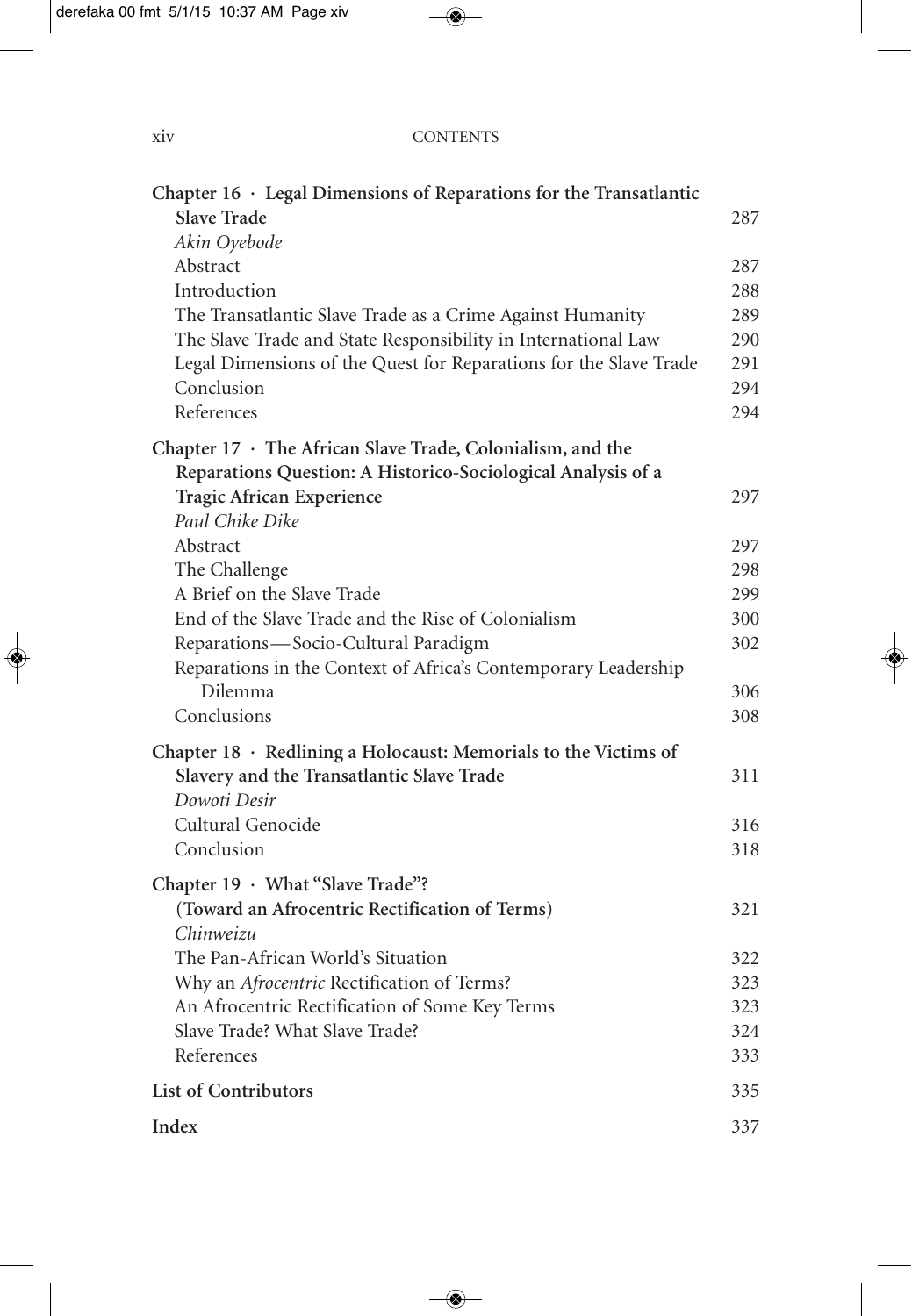## **Series Editor's Preface**

The *Carolina Academic Press African World Series,* inaugurated in 2010, offers significant new works in the field of African and Black World studies. The series provides scholarly and educational texts that can serve both as reference works and as readers in college classes.

Studies in the series are anchored in the existing humanistic and the social scientific traditions. Their goal, however, is the identification and elaboration of the strategic place of Africa and its Diaspora in a shifting global world. More specifically, the studies will address gaps and larger needs in the developing scholarship on Africa and the Black World.

The series intends to fill gaps in areas such as African politics, history, law, religion, culture, sociology, literature, philosophy, visual arts, art history, geography, language, health, and social welfare. Given the complex nature of Africa and its Diaspora, and the constantly shifting perspectives prompted by globalization, the series also meets a vital need for scholarship connecting knowledge with events and practices. Reflecting the fact that life in Africa continues to change, especially in the political arena, the series explores issues emanating from racial and ethnic identities, particularly those connected with the ongoing mobilization of ethnic minorities for inclusion and representation.

> Toyin Falola University of Texas at Austin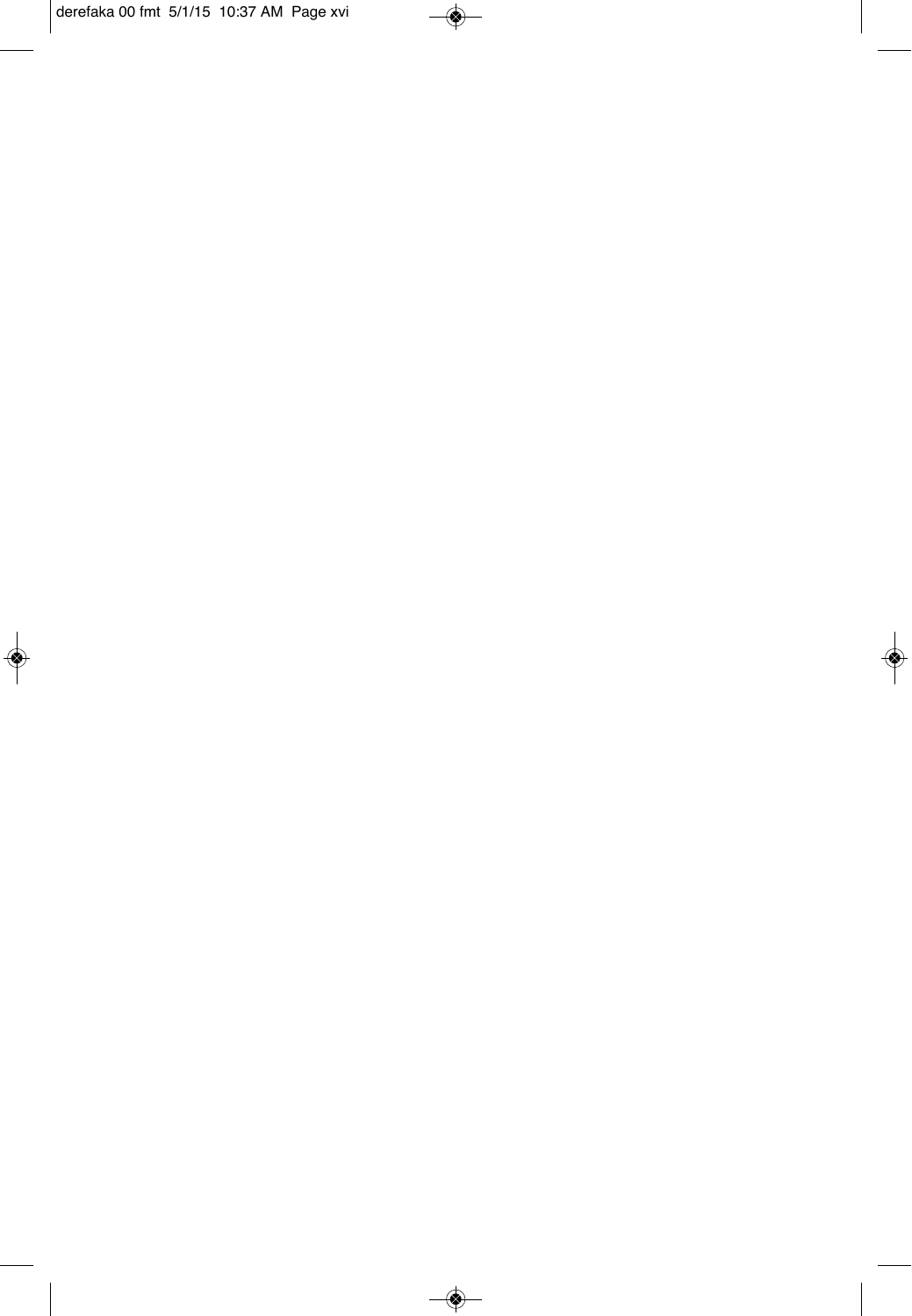# **Acknowledgments**

Our foremost appreciation goes to Prince Olagunsoye Oyinlola, the former Executive Governor of Osun State and Chairman of the Board of Governors for the Centre for Black Culture and International Understanding, the inspiration behind the Colloquium and this publication. His unflinching commitment and single-minded dedication to the promotion of our Culture is second to none. His humble disposition is well complemented with his Royal pedigree.

We wish to place on record our sincere appreciation to the present Honourable Minister of State for Defence and former Deputy Governor of Osun State, Erelu Olusola Obada, for finding time to perform the opening ceremony of this Colloquium and also for adding grace and panache to the occasion.

Our immense gratitude goes to his Royal Highness, Ajagbusi Ekun, Uloko of Iloko—Ijesha, Oba Oladele Olashore, for bringing his Royal presence and blessings to bear on the Colloquium and for his uncommon vision of creating such an aesthetic ambience for the Colloquium through the venue of the Colloquium: The Royal Park Hotel.

Our gratitude must be extended to Professors Wole Ogundele, the Director of the Centre, and Abi Derefaka, the Chairman of the Committee that organized this Colloquium, for their ability to manage so many contending forces and conflicting challenges with the sublime skills of a championship-winning ballerina.

Major General Isola Williams for his wise counsel and succinct interventions whenever it appears that ideas are in short supply. Professor 'Tunde Babawale for his continuous and most timely advice as well as his financial contributions.

Many thanks to Mr. Oyetunde Oyesiji for his coordinating role of the Local Organizing Committee. Even though there are numerous contributions that made the Colloquium a memorable intellectual exercise as well as an unforgettable social network forum, it will be a blatant omission or an act of commission if we don't register our sincere appreciation to the following Committee mem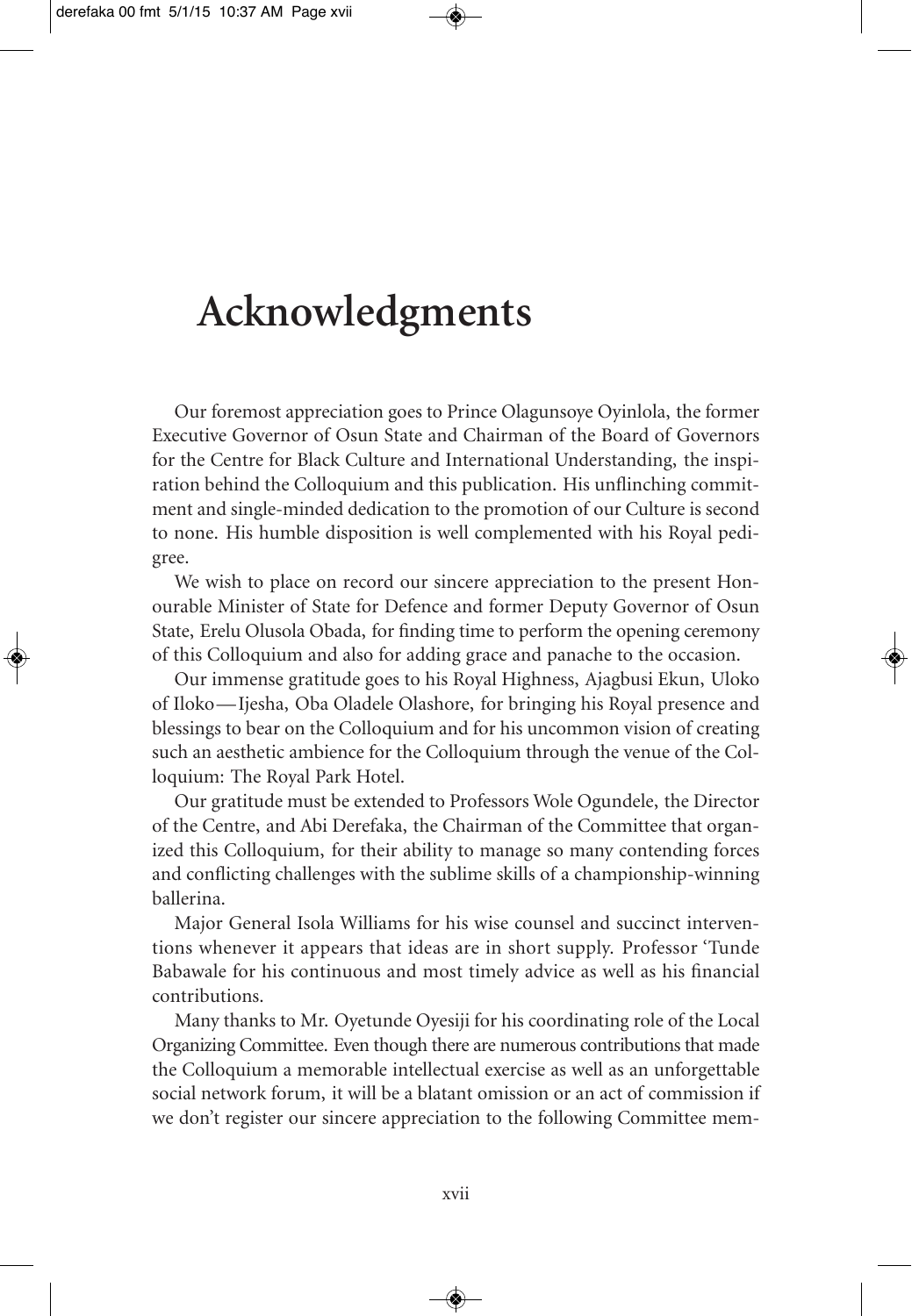bers who facilitated the Colloquium and made the impossible, possible: Professor Akin Alao; Professor Alaba Simpson; Dr. Kola Oseni; Dr. Taiwo Oladokun; Dr. Mfon Ekpo-otu; Dr. I. S. Jimada, Dr. A. K. Amuni. They are in the golden league of facilitators.

To Mr. Ali Moussa Iye and Mr. Edmond Moukala, both of UNESCO Headquarters, Paris, for their support and for making it possible for the UNESCO Exhibition on Slave Route to enrich the Colloquium and further traverse the length and breadth of Nigeria, where its impact in terms of awareness is immeasurable; we owe both of them a debt of gratitude.

Our regards to Mr. Francis Ojieh for his vision and most imaginative illustration on the colour scheme and concept of the Book Cover.

Our immeasurable appreciation goes to all the contributors of the selected papers for publication for providing the intellectual wellspring for humanity to share in their thoughts and ideas.

To Professor Toyin Falola, a recurring decimal and evergreen mentor, and our publishers, Carolina Academic Press, we owe a debt of gratitude.

Last and not the least, to the man who was the hub that binds all the members together, Mr. Emmanuel A. Odekanyin, who manned the Secretariat with thorough precision and single minded commitment; to him we say a big thank you.

> *Augustus Babajide Ajibola* Secretary, Organizing Committee for the International Colloquium on Slavery, Slave Trade and Their Consequences May 2013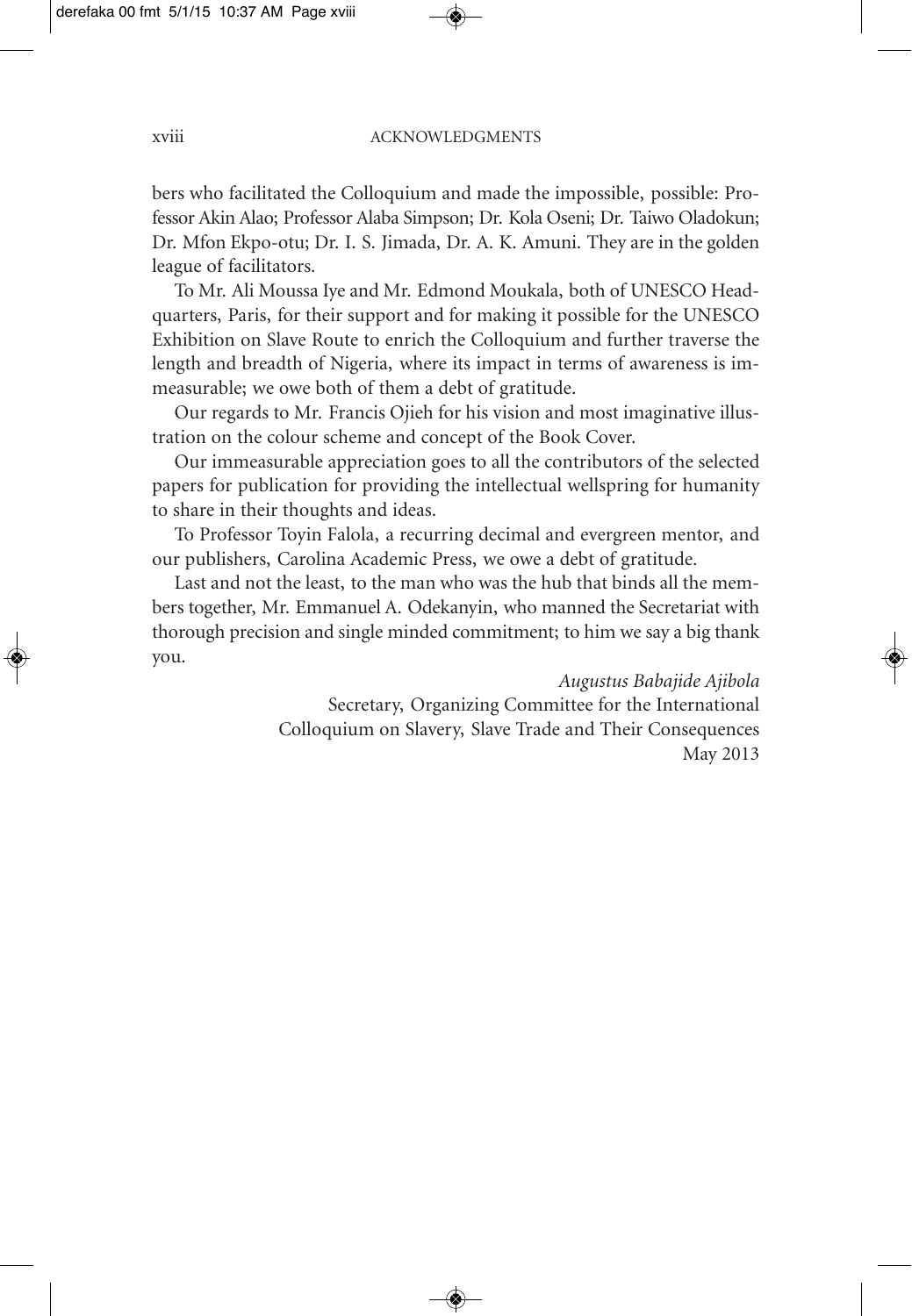### **Introduction**

*Abi Alabo Derefaka*

*The Vile Trade: Slavery and the Slave Trade in Africa* is a major part of the harvest from the International Colloquium on Slavery, Slave Trade and Their Consequences, which took place at Iloko, Osun State, Nigeria, between August 23 and 26, 2010. The contributors to this book discuss the subjects of slavery, slave trade, reparations, and the "blame game" from different intellectual, practical, cultural, and ideological perspectives. Chronologically, the past, present, and future are covered. Geographically, the contributions are from different countries and continents. This book should open up new areas of scholarship on slavery and slave trade, reparations, and the blame game by expanding the body of literature, thereby making substantial contributions to the historiography of the subject matter and opening up new avenues for research.

As indicated by the title of Chapter 1 of this book, by Doudou Diene, this book is essentially a revisiting of the memory of slavery and the slave trade as well as the challenges of reparation. The constraint on our having complete knowledge about this very important episode in Africa's history is what the great Nigerian playwright John Pepper Clark has aptly referred to as "collective amnesia." This is why one must agree with Diene, who says that "the paradox is that this huge history is surrounded by silence and invisibility. Silence on the depth of the tragedy, of what happened, how it happened, why it happened. Almost three centuries of violence which has no precedent in human history."

But then Michael Gomez tells us there is:

historical record of the African American collective memory as it pertains to the transatlantic slave trade ... The examination of African American folklore relating to the period of enslavement makes very clear that Africans and their descendants were deeply involved in an intergenerational conversation about the nature of the slave trade, a dis-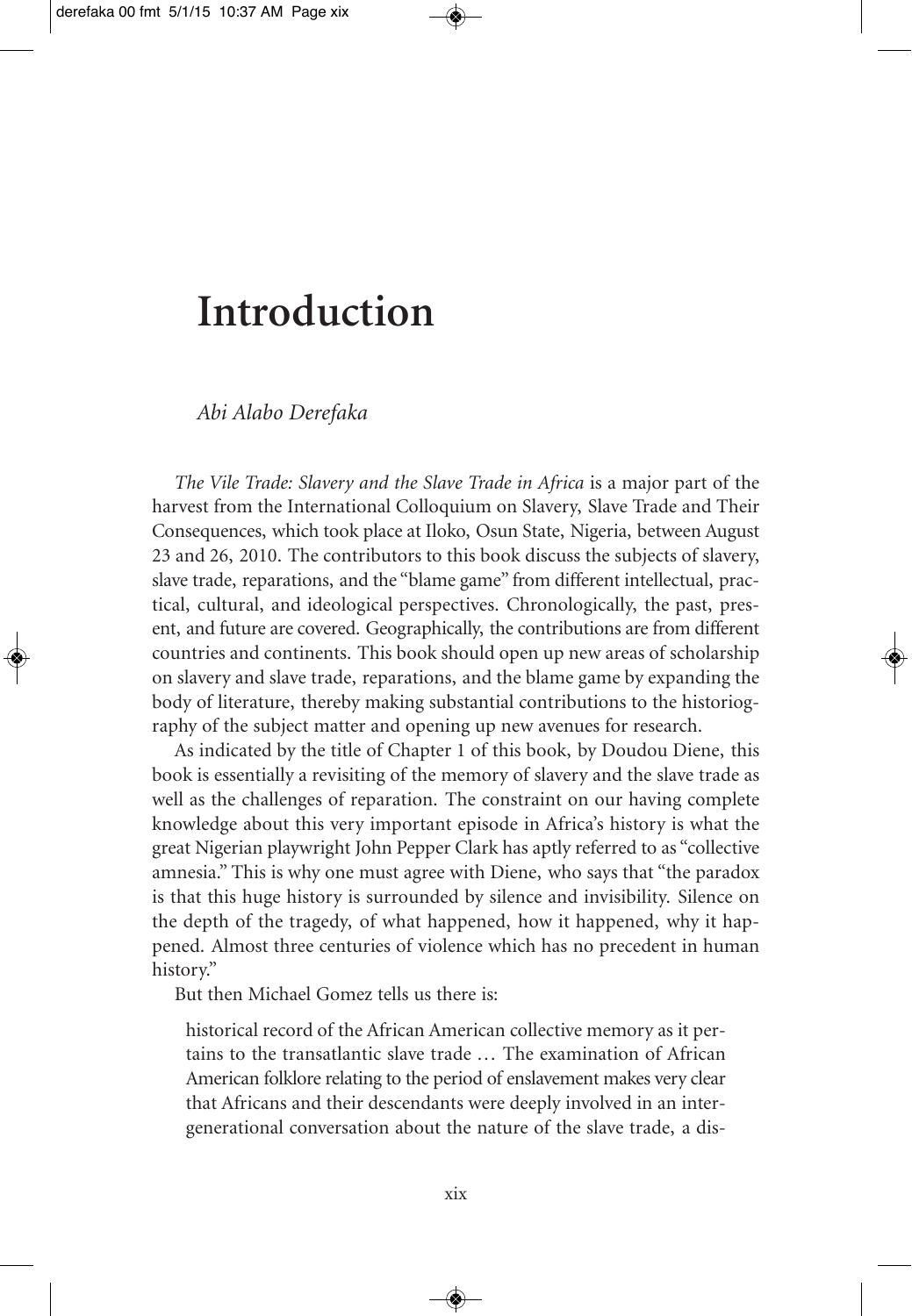#### xx INTRODUCTION

cussion that not only centered on the logistics, but also featured existential and philosophical dimensions. The fundamental query, "How did we get here?" was quickly followed by the more troubling interrogative, "Why are we here?" In attending to these issues, Africans and their descendants did not shy away from either the matter of European and American culpability, nor did they avert their eyes from the arguably more vexing matter of the role of African elites. What therefore developed, in fact, were two traditions about the slave trade. One focused on European deception as the principal reason for so many being captured, and this concept can be found in a series of accounts I have elsewhere dubbed the "red cloth" tales, a reference to the ubiquitous presence and mention of some form of red cloth. These stories clearly and unmistakably make the point that Africans were deceived in their commercial relations with Europeans, who presented themselves in a benign fashion but turned out to be highly toxic and destructive. But the evidence also shows that at the same time that the "red cloth" tales were developing and circulating by the nineteenth century, another tradition also emerged with the very same community, but this one was much more concerned with African involvement in the trade. The "red cloth" tales represent the preferred version of the black community, the version that was most efficacious in communicating the trade's implications. At the same time, however, it was not possible to eradicate from memory the role played by the African accomplices of the slave interests. The decision to separate these traditions, such that European and American liability was featured exclusively in the "red cloth" tales, was a deliberate decision made to convey that not all culpability is equal. African involvement featured in the second tradition, but it was not as widespread nor did it receive as much attention. African Americans would address the issue, but within a different context. It was their decision to fashion and designate such tales as the "King Buzzard" story as the vehicles by which posterity would learn of African complicity. The use of this folklore challenges us in Africa to examine our folklores and family histories to unearth information about this important period of our past so as to examine aspects (including African complicity) of the trade in human beings.

In Chapter 5, Okorobia focuses on Servile Institutions in Nembe in the Niger Delta. He says: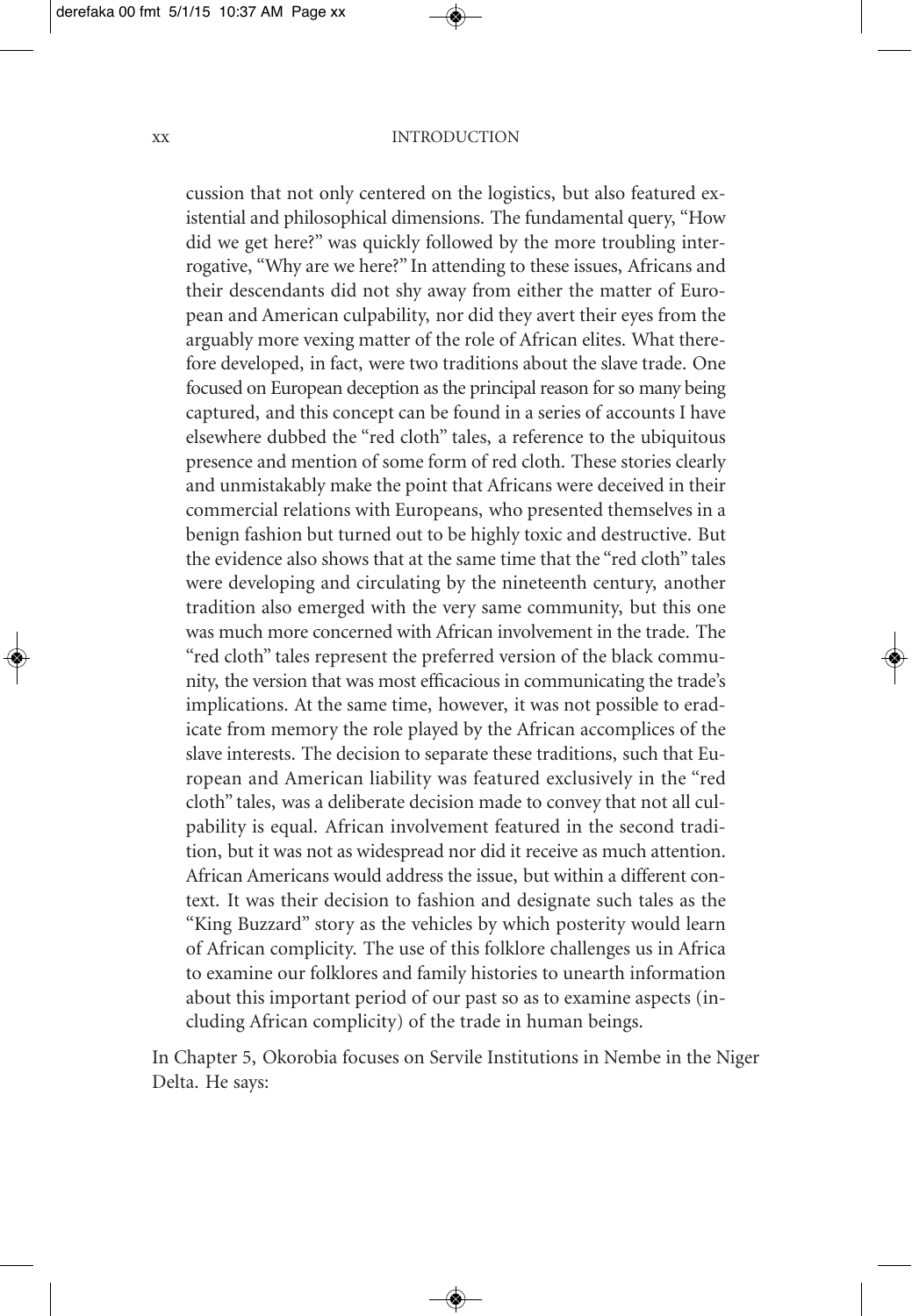#### INTRODUCTION xxi

Historically, a number of institutions have been identified as "servile" institutions. These include slavery, pawnship, servile marriage, cult or ritual slavery (*oru*-*omoni*), peonage, serfdom, forced labour, etc. Of these, only a few, such as slavery, pawnship, servile marriage, cult or ritual slavery (*oru*-*omoni*), and forced labour were practiced by the Nembe. It is reasonable to believe that all, or at least, most of them were already being practiced before the Nembe's contact with the Europeans via the Atlantic trade ...

**Servile Marriage (Wife Purchase/***Iyorobo Bere***)** was a union between a man and a woman in which the husband saw the wife as his personal property over whose productive and reproductive powers he exercised unrestrained control. Many men from matrilineal societies who go outside their societies to marry by means of the high bridewealth system present their wives as personal properties to their people at home.

**Cult/Ritual Slavery (***Oru***-***Omoni***)** was a religious custom among the Nembe in which persons who were unable to carry out certain expensive rituals gave themselves up to the deity to serve it for life, with the implication that their descendants would inherit the status. This was most common with the national deity, Ogidiga, whose totem, the royal python, *python regius (ekekoru),* was on no account to be killed or seen dead. Anyone adjudged guilty of breaking this taboo was in early times, executed, but in recent times, such individuals are given the option of offering themselves as slaves of the deity at the shrine in Oruamabiri.

**Forced Labour** is a system of compulsory work whereby someone is made to execute a task against his or her will, either as a punishment or as a means of debt repayment.

Among some Nembe, the distinction between the servile institutions of slavery, pawnship, servile marriage, cult or ritual slavery (*oruomoni*) and forced labour is marginal, and sometimes pretty difficult to establish. The general understanding of most informants tended towards equating slavery with these other instructions. This explains, partially, why most informants declined to name former victims of pawnship, servile marriage, cult or ritual slavery (*oru*-*omoni*) and forced labour or their descendants, since it was considered status to which the emotionally and culturally sensitive stigma of slavery could be associated.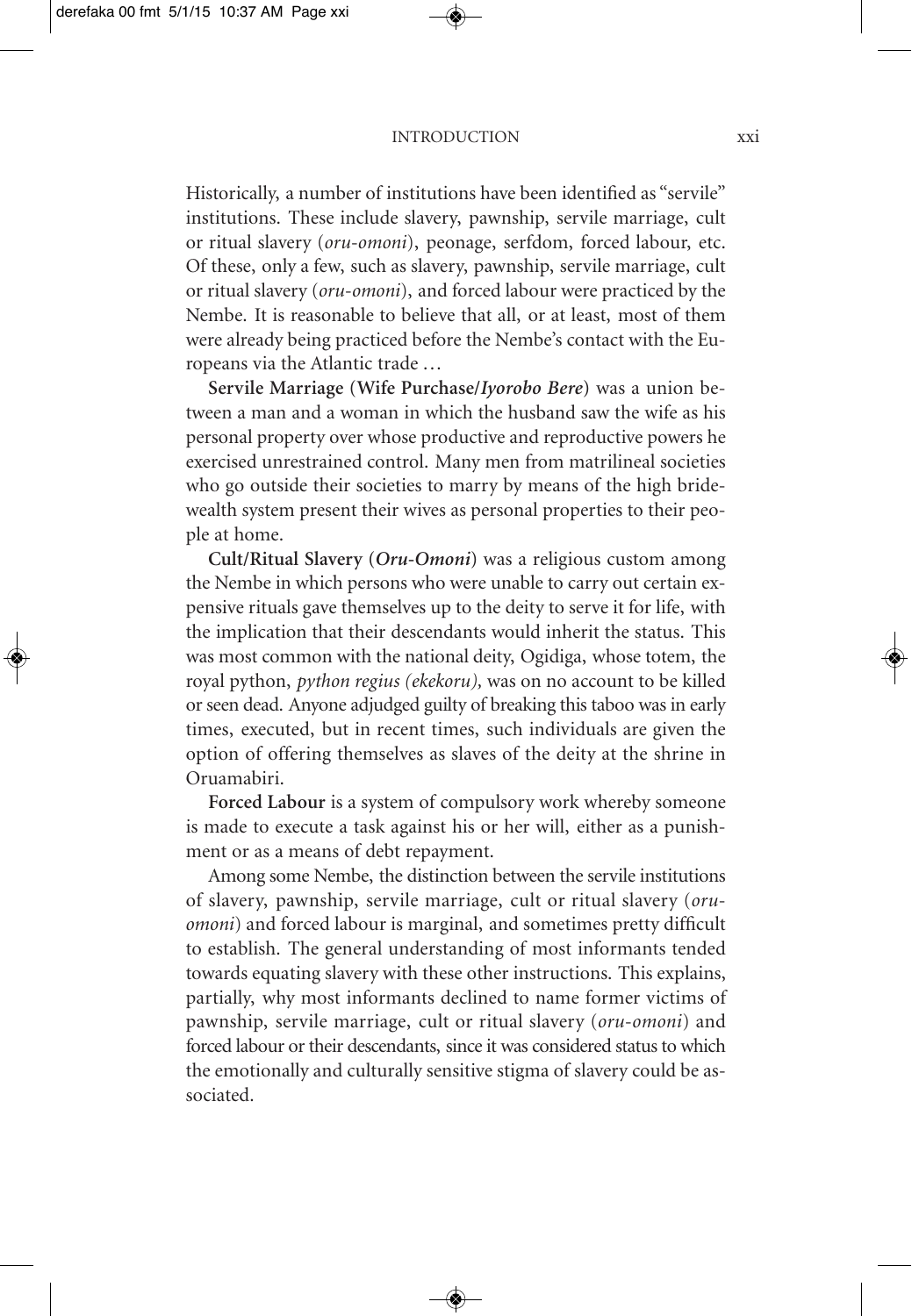#### xxii INTRODUCTION

When studied closely, however, it is possible to identify many more differences in the character of these servile institutions. A pawn (*pagi*), for instance, occupied a position between the free citizens, *furo-owoma,* living in the comfort and security of a kin group and the *slave* (*omoni* or *igbo*) who is totally alienated from his or her original natal group, and therefore, treated as pure chattel. Some informants (such as Mangi-Pegi, 1/1/90) could only struggle to differentiate between the Nembe term for pawnship, *pagi,* as *kala deri,* "mini-slavery" or "a mini-sale" as opposed to virtual slave, as being "sold already."

Paul Lovejoy's contribution examines "the nature of slavery, from enslavement to trafficking and the impact of the external trade in slaves across the Sahara, Indian Ocean and Atlantic on Africa ... (and) how patterns of slavery in Africa changed over time."He says, "An examination of the uses and abuses of enslaved individuals demonstrates that the persistence of slavery is a factor in African history."

In the last chapter of this book, Chinweizu provides a useful summary when he says:

When the era of the so-called Slave Trade is examined comprehensively, what do we find? Its three main features were interminable wars, forced labour and terrorism; and the targets of all three were the Black/ African Race; and the entire thing was organized by Whites of European stock, and they were its prime beneficiaries. It was a system of war and violence on four continents and on their interconnecting seas. This war system operated in three zones: (1) There was Africa, the war front, the zone of daily battles, skirmishes, raids, kidnappings and ambushes, which yielded war prisoners for carrying off into captivity. (2) There was the Diaspora zone, the rear area of the Europeans, made up of the transit waters (the Atlantic and Indian Oceans), together with the territories of the Americas well as the plantation islands in the Indian Ocean, off shore from East Africa (Mauritius, Seychelles, Reunion, Zanzibar, etc). For the Black war captives, this was the zone of permanent martial law and terrorism (especially on the plantations, mines and slaveholding towns); the zone of forced labour (the Gulags and Siberias of their time); the zone of daily resistance by the captives, and of their periodic escapes, mutinies and revolts, and of the brutal suppression thereof (there were some 250 recorded revolts in the USA alone, an average of one a year for the era before Emancipation); the zone of guerrilla wars between the Maroon com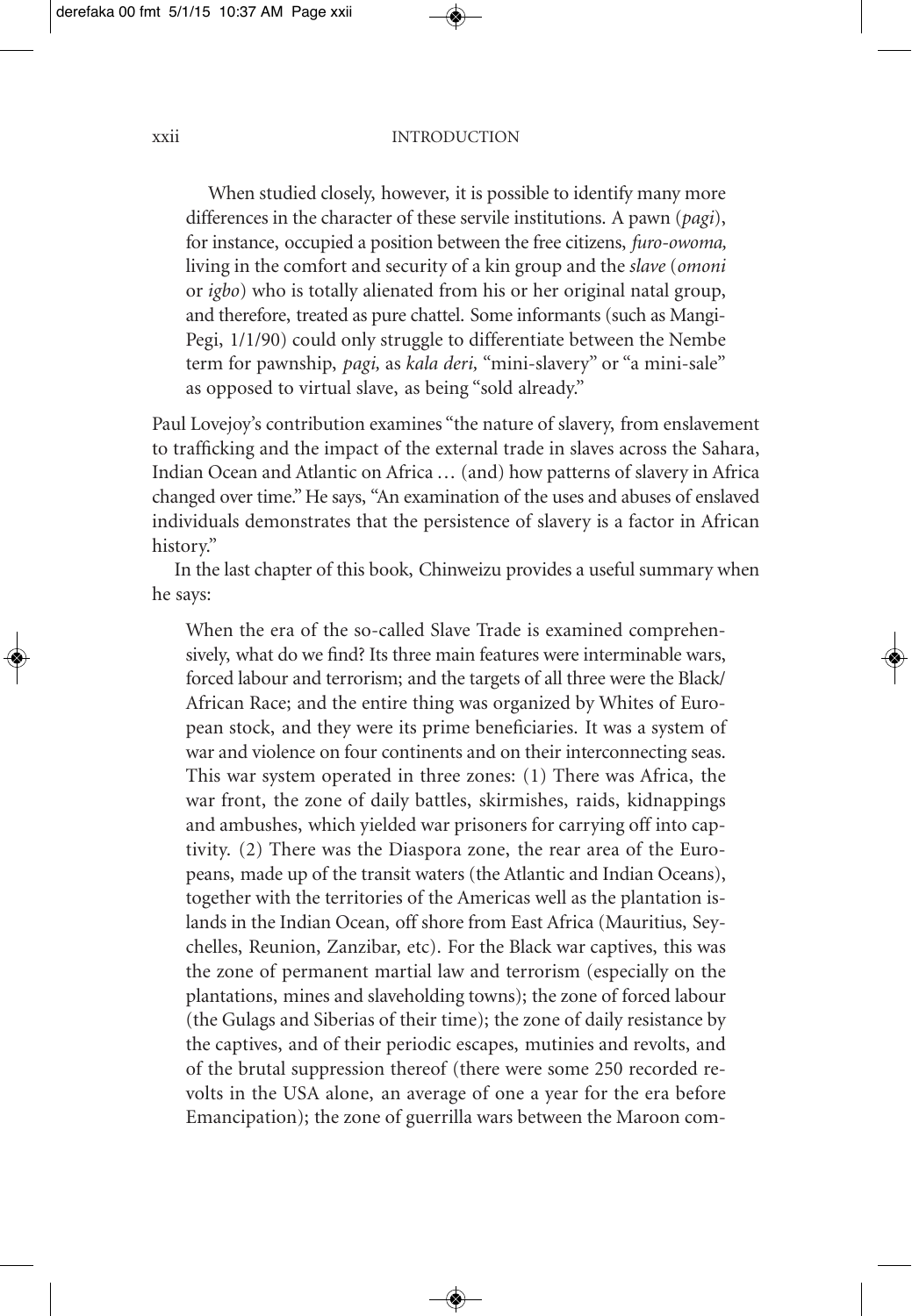munities (hundreds of which existed at any one time all over the Americas) and the slave-owner communities around them which sought to re-enslave them; and the zone of full-scale wars between the slaveowner states and the liberation movements, as between France and its slaves in Haiti, or between the USA and the Black Seminoles. And (3) There was Europe, the headquarters from where the entire farflung system of daily warfare was masterminded, stimulated, coordinated, armed and financed, and to which the bulk of the resulting riches was taken. It needs to be pointed out that, in its search for cheap labour, Europe took war to the Black Race; that Europeans went to Africa as deliberate war provocateurs, and craftily fomented wars, and committed and suborned warlike acts, in order to stimulate a harvest of war prisoners.

This was how it all began:

The captains of two of Prince Henry's exploring caravels brought back with them to Lisbon in 1442 a dozen Africans, whom they had captured on the West Coast in the course of a wholly unprovoked attack upon an African village. Further exploits of a similar kind followed. After Columbus "discovered" America, and sturdy labor was needed for plantations there, the raiding of Africa for slaves became the official business of rival European states. By the early18th century, it brought war, war of the most atrocious and desolating character, and on a scale until then unimagined, to Africa, and "made of England the great slave trader of the world." ... The trade had grown so large that mere kidnapping raids conducted by white men in the immediate neighbourhood of the coast-line were insufficient to meet its requirements. Regions inaccessible to the European had to be tapped by the organization of civil wars ... Tribe was bribed to fight tribe, community to raid community ... Tribal feuds and individual hatreds were alike intensified, and while wide stretches of countryside were systematically ravaged by organized bands of raiders armed with muskets, "hunting down victims for the English trader whose blasting influence, like some malignant providence extended over mighty regions where the face of a white man was never seen," the trade put within the reach of the individual the means of satisfying personal grudge and of ministering to a private vengeance. This inter-Black warfare which Europeans stimulated and orchestrated yielded a steady harvest of war prisoners. The Euro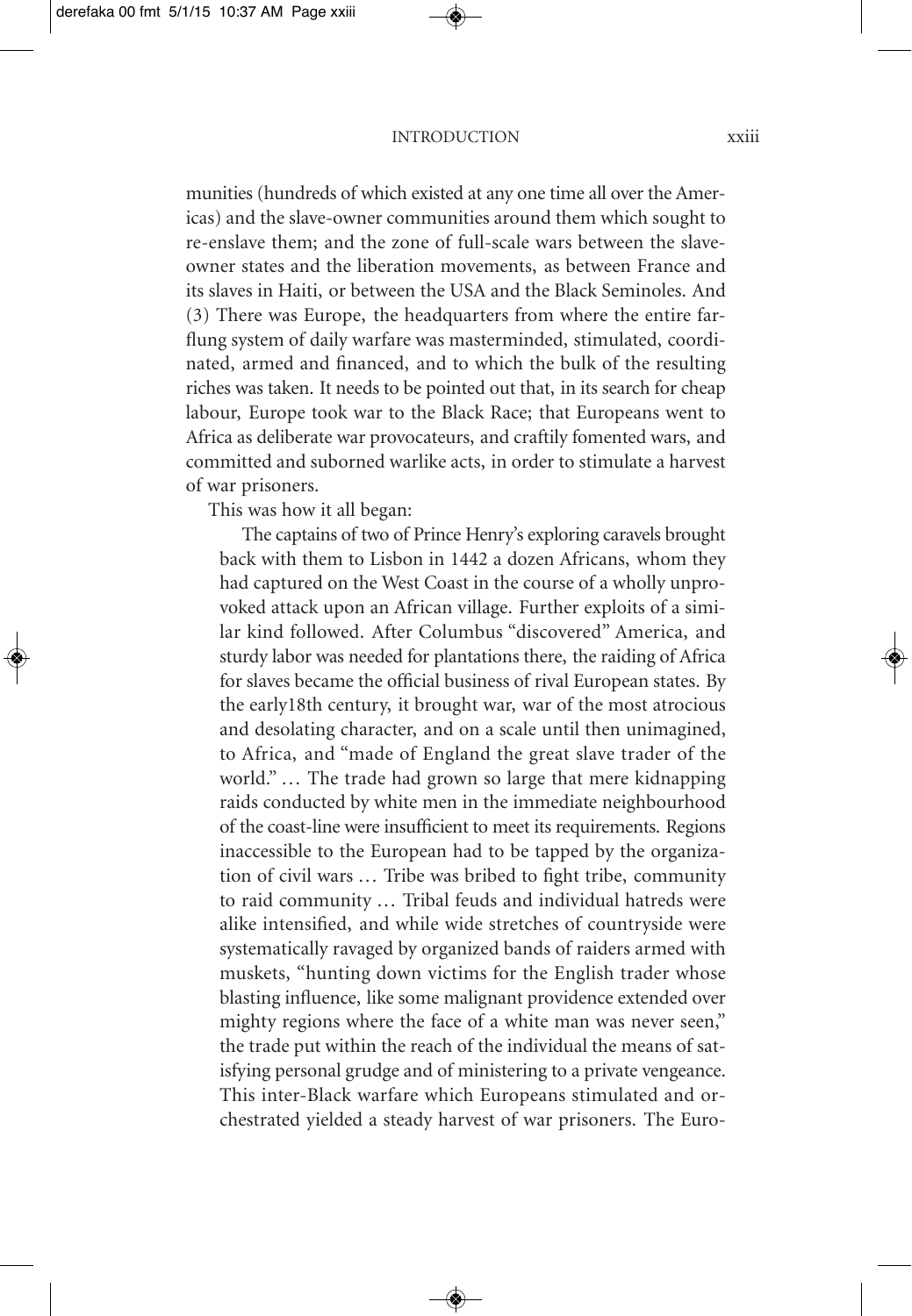peans then carried this harvest into captivity across the waters, and converted them into chattel-slaves. It should be emphasized that, while being carted out of Africa, the captives were not yet actually slaves. They were turned into slaves only after they were landed in the Americas where the slave plantations received them and broke them in, and put them to toil under a system of state and private terrorism. For example: For a hundred years slaves in Barbados were mutilated, tortured, gibbeted alive and left to starve to death, burnt alive, flung into coppers of boiling sugar, whipped to death.

These quotations are a representative sample of the range of issues and concerns discussed by the authors of the nineteen chapters of this book. The editors of this book expect that this volume will be a useful addition to the growing literature on this important subject matter.

Finally, the deliberations/key conclusions and recommendations of the colloquium that gave birth to this publication need to be reflected here. They are as follows:

### **Deliberations/Key Conclusions**

- 1. The slave trade in all its dimensions in all the regions it occurred, constitute an important element of African and global history.
- 2. Slavery and the slave trade generated the largest forced migration in human history that was characterised by a legacy of violence and insecurity which had enormous consequences on Africans and the African diaspora.
- 3. Slavery and slave trade undermined the dignity, self worth and aspiration of all Africans and the African diaspora as a result of which they continue to suffer debilitating discrimination and violation of human rights, psychological pain, and suffering across the globe.
- 4. The present state knowledge of the enslavement of Africans in all its dimensions is inadequate in explaining and understanding the place, role and significance of Africa and her descendants in the structure of contemporary global power relations.
- 5. There is a critical link between contemporary forms of enslavement and the Atlantic slave trade which needs to be adequately studied and understood by scholars and policy makers.
- 6. Following the Durban and UNESCO Declarations of the slave trade as a crime against humanity, there is both moral and legal justification to vig-